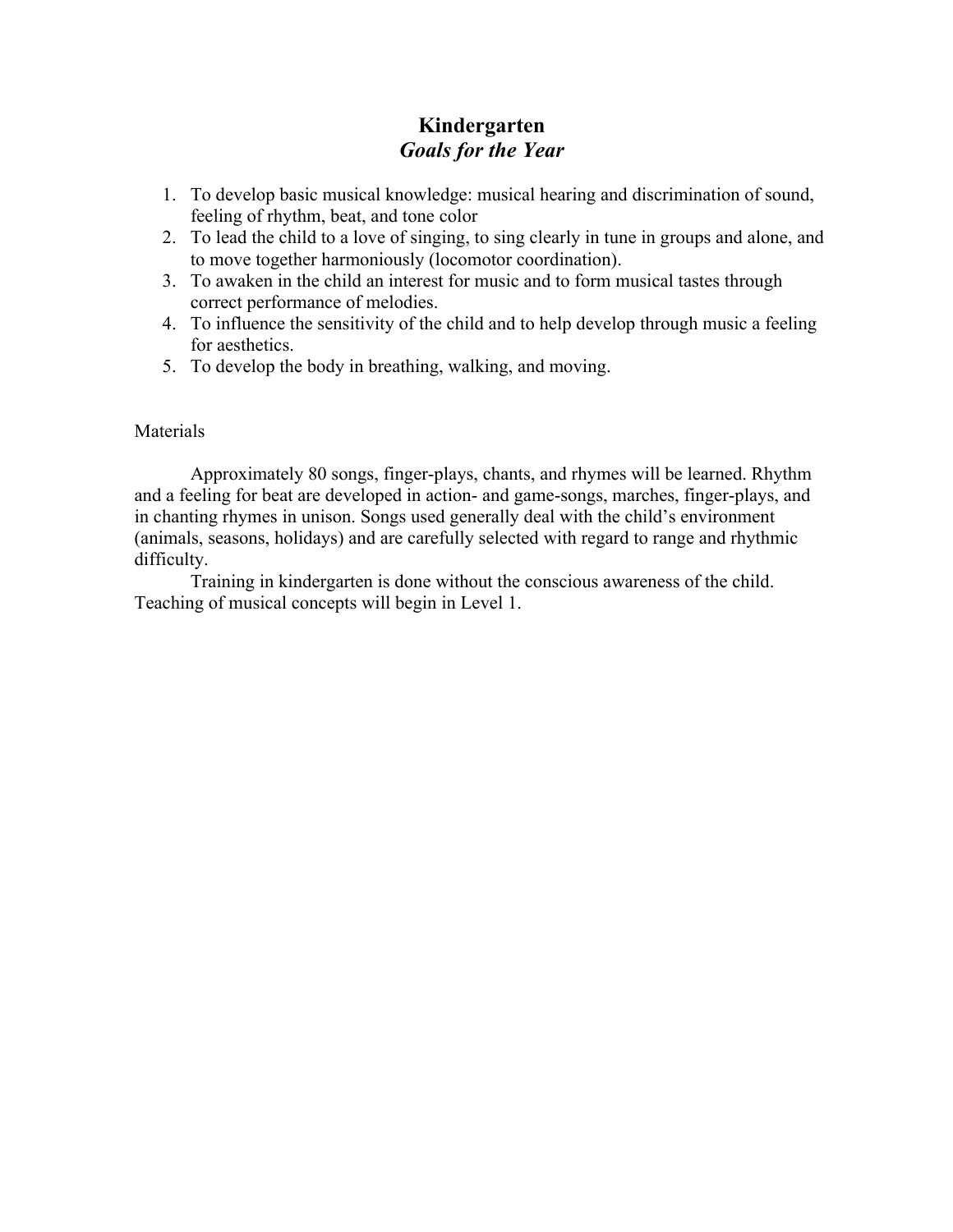## **Curriculum** *Level 1*

|  | 1. Rhythm and Beat: | Ta           | (Quarter note)                                                                                                                                            |
|--|---------------------|--------------|-----------------------------------------------------------------------------------------------------------------------------------------------------------|
|  |                     |              | Ti-Ti (Eighth note)                                                                                                                                       |
|  |                     | Rest         | (Quarter note)                                                                                                                                            |
|  |                     |              |                                                                                                                                                           |
|  | 2. Melody:          |              | High and low sounds, soft and loud                                                                                                                        |
|  |                     | Do Mi So La  |                                                                                                                                                           |
|  |                     | <b>Staff</b> |                                                                                                                                                           |
|  |                     |              | Pitch matching games                                                                                                                                      |
|  | 3. Harmony:         |              | Intervals formed by the four notes studied<br>(steps, thirds, fourths, fifths, sixths)                                                                    |
|  | 4. Form:            |              | Question and answer                                                                                                                                       |
|  |                     |              | Similarities and differences                                                                                                                              |
|  | 5. Literature:      |              | Approximately 50 songs and games songs are taught<br>by rote or notation.<br>Two-part songs, partner songs, ostinatos and dances<br>also form repertoire. |
|  |                     |              |                                                                                                                                                           |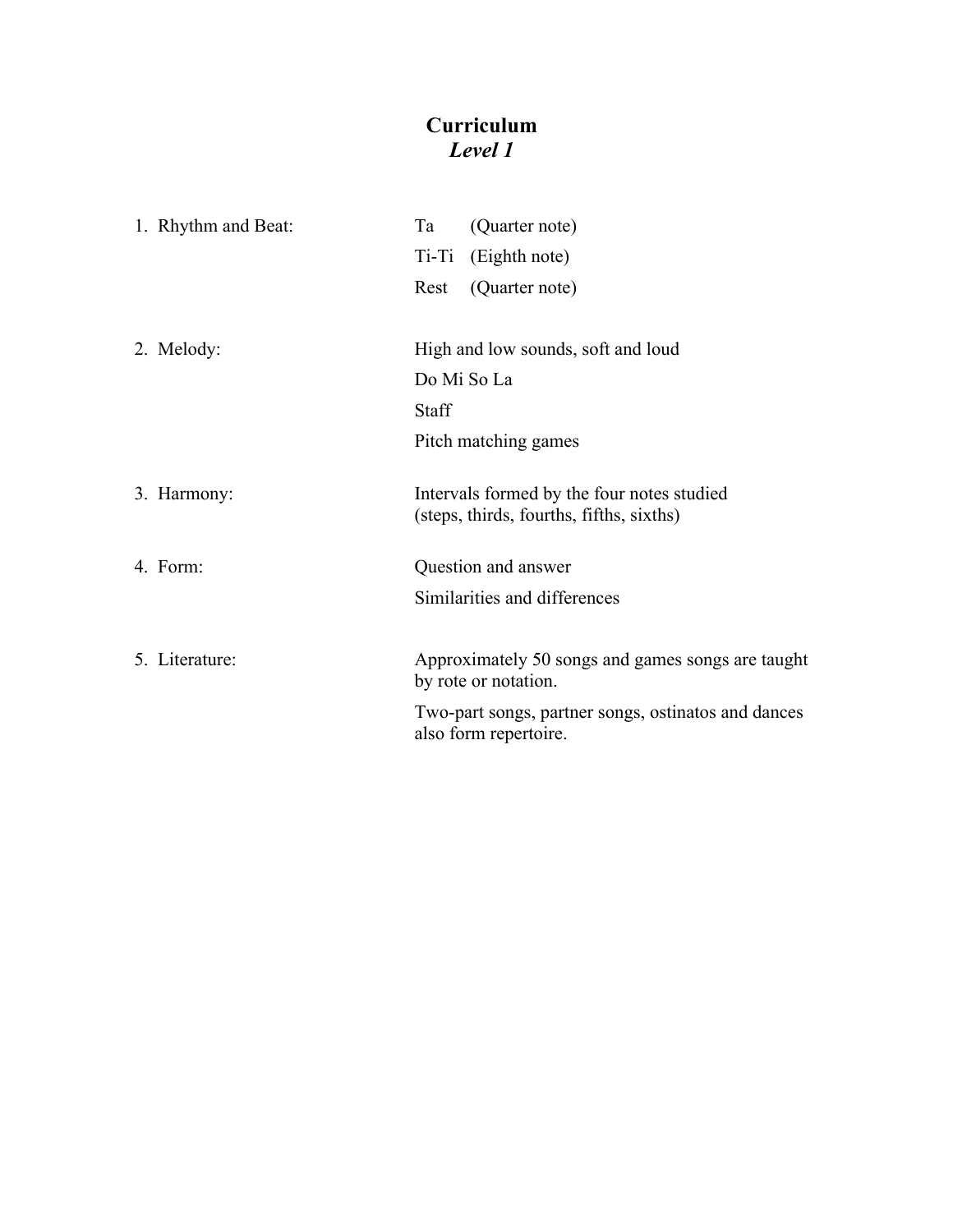## **Curriculum** *Level 2*

| 1. Rhythm:     | Meters in time 2, 3, and 4, and upbeat                                             |
|----------------|------------------------------------------------------------------------------------|
|                | Accent, strong beat, barlines, measures, repeat signs,<br>first and second endings |
|                | Conducting                                                                         |
|                | Fast and slow                                                                      |
|                | Note values: half, whole, dotted half notes, and half<br>and whole rests           |
| 2. Melody:     | New sounds: Re, Do (high), La, So (low)                                            |
|                | Scales: Pentatonic scales                                                          |
| 3. Harmony:    | Intervals of the pentatonic scale                                                  |
| 4. Form:       | Question and answer                                                                |
|                | Similarities and differences in song lines                                         |
| 5. Literature: | Approximately 60 songs, many of which are<br>memorized with words and syllables    |
|                | Singing games                                                                      |
|                | Two- and three-part rounds                                                         |
|                | Partner songs                                                                      |
|                | Ostinatos                                                                          |
|                | Dances                                                                             |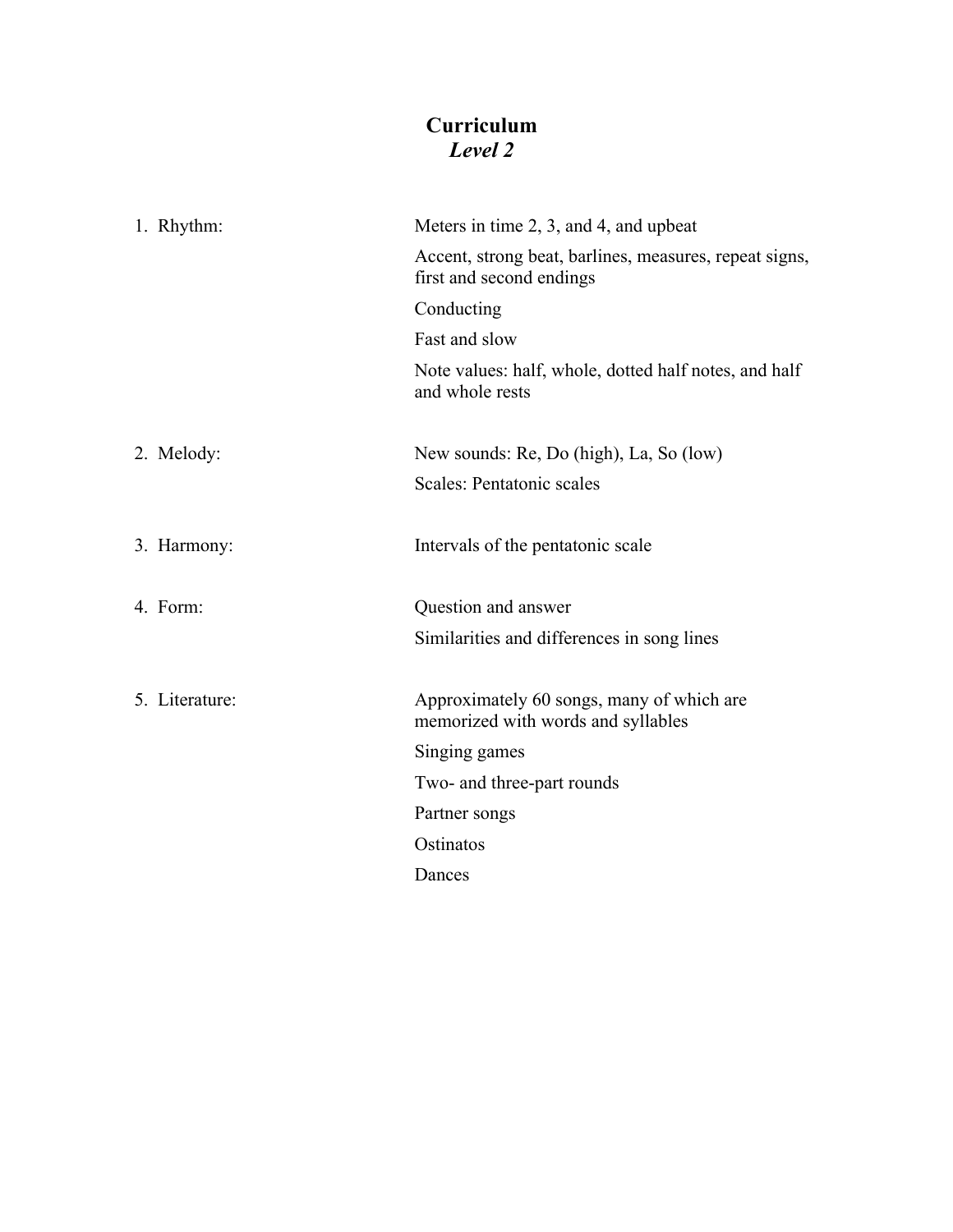### **Curriculum** *Level 3*

| 1. Rhythm:     | Traditional note names are learned: whole, half,<br>quarter, eighth, sixteenth |
|----------------|--------------------------------------------------------------------------------|
|                | Freestanding eighth notes and eighth rests                                     |
|                | Syncopations                                                                   |
|                | Dotted rhythms                                                                 |
| 2. Melody:     | Fa and Ti (whole and half steps)                                               |
|                | Pentaton scales with passing sounds                                            |
|                | Five-note scales, major and minor (pentachords)                                |
|                | Seven-note major and (natural) minor scales                                    |
|                | Dynamics, marks of expression                                                  |
| 3. Harmony:    | Chords: major and minor triads                                                 |
|                | Intervals of the major and natural minor scales                                |
| 4. Form:       | Question and answer                                                            |
|                | Similarities and differences in lines                                          |
|                | Naming of musical sentences with letters                                       |
|                | Variation                                                                      |
| 5. Literature: | Approximately 60 songs, many of which are<br>memorized                         |
|                | Singing games and dances                                                       |
|                | American and international folk songs                                          |
|                | Two-part songs, descants                                                       |
|                | Partner songs                                                                  |
|                | Rounds                                                                         |
|                | Ostinatos                                                                      |
| 6. Reading:    | Music reading will be practiced from:                                          |
|                | Rhythmic notation                                                              |
|                | Syllable ladder (so, re, mi)                                                   |
|                | "Living piano" (each child represents a note)                                  |
|                | Hand signs                                                                     |
|                | Staff                                                                          |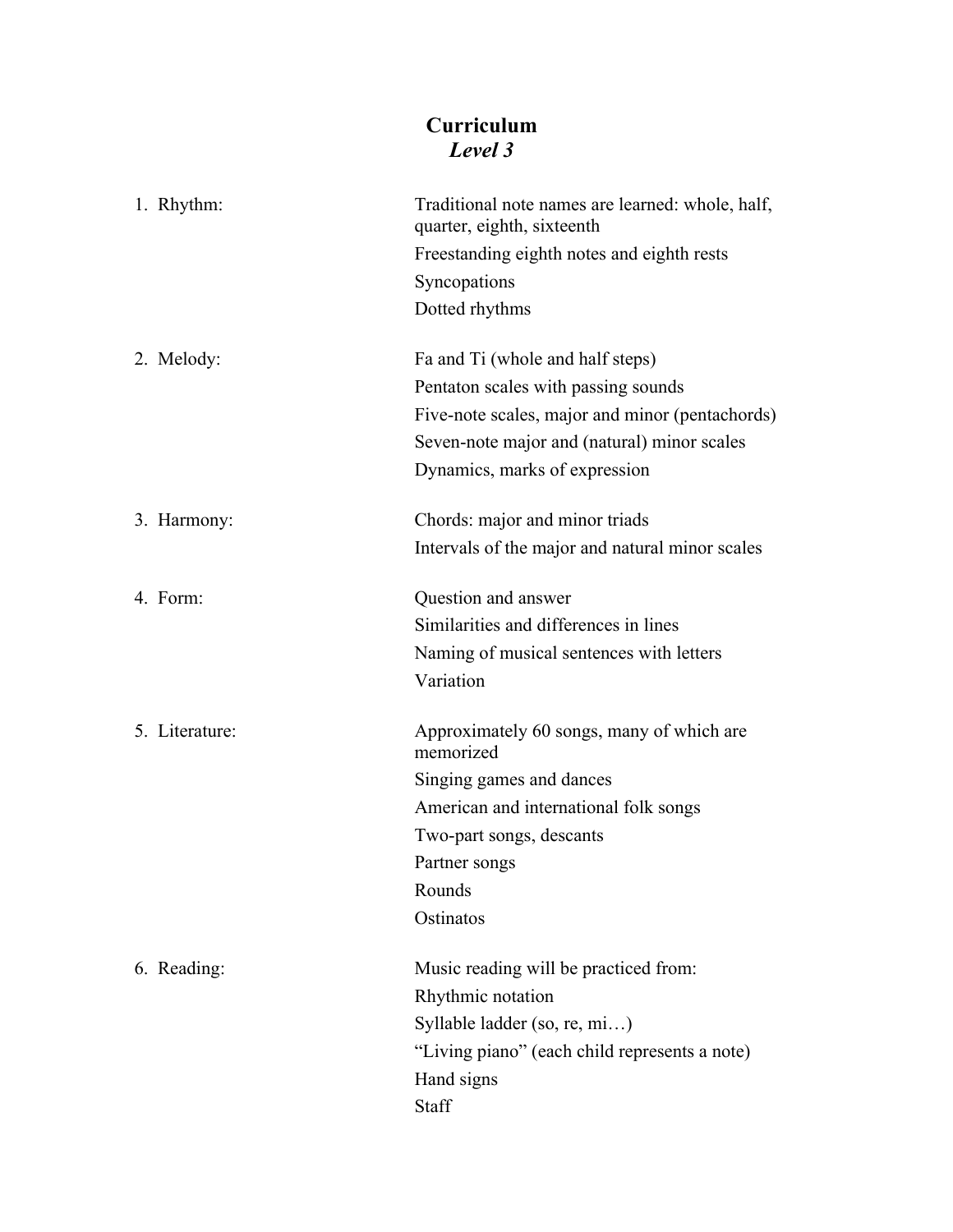# **Curriculum** *Upper Levels*

| 1. Rhythm and Meter: | Syncopations and dotted rhythms        |
|----------------------|----------------------------------------|
|                      | Diminished and delayed syncopations    |
|                      | Diminished dotted rhythms              |
|                      | $3/8$ and $6/8$ meters                 |
| 2. Scales:           | Pentaton                               |
|                      | Penta- and hexachords                  |
|                      | Major and minor scales                 |
|                      | Altered notes                          |
|                      | Chromatic scale                        |
| 3. Harmony:          | Intervals                              |
|                      | Chords, triads, inversions             |
|                      | Cadences                               |
|                      | Figuration                             |
| 4. Notation:         | Absolute and relative pitch            |
|                      | Grand staff                            |
|                      | History of musical notation            |
|                      | Dynamic marks                          |
| 5. Music History:    | General outline of music history       |
|                      | History of the orchestra               |
|                      | Introduction to the great composers    |
| 6. Literature:       | National and international folk songs  |
|                      | Classical music                        |
|                      | Rounds, partner songs                  |
|                      | A capella and accompanied choral music |
|                      | Dances                                 |
|                      |                                        |